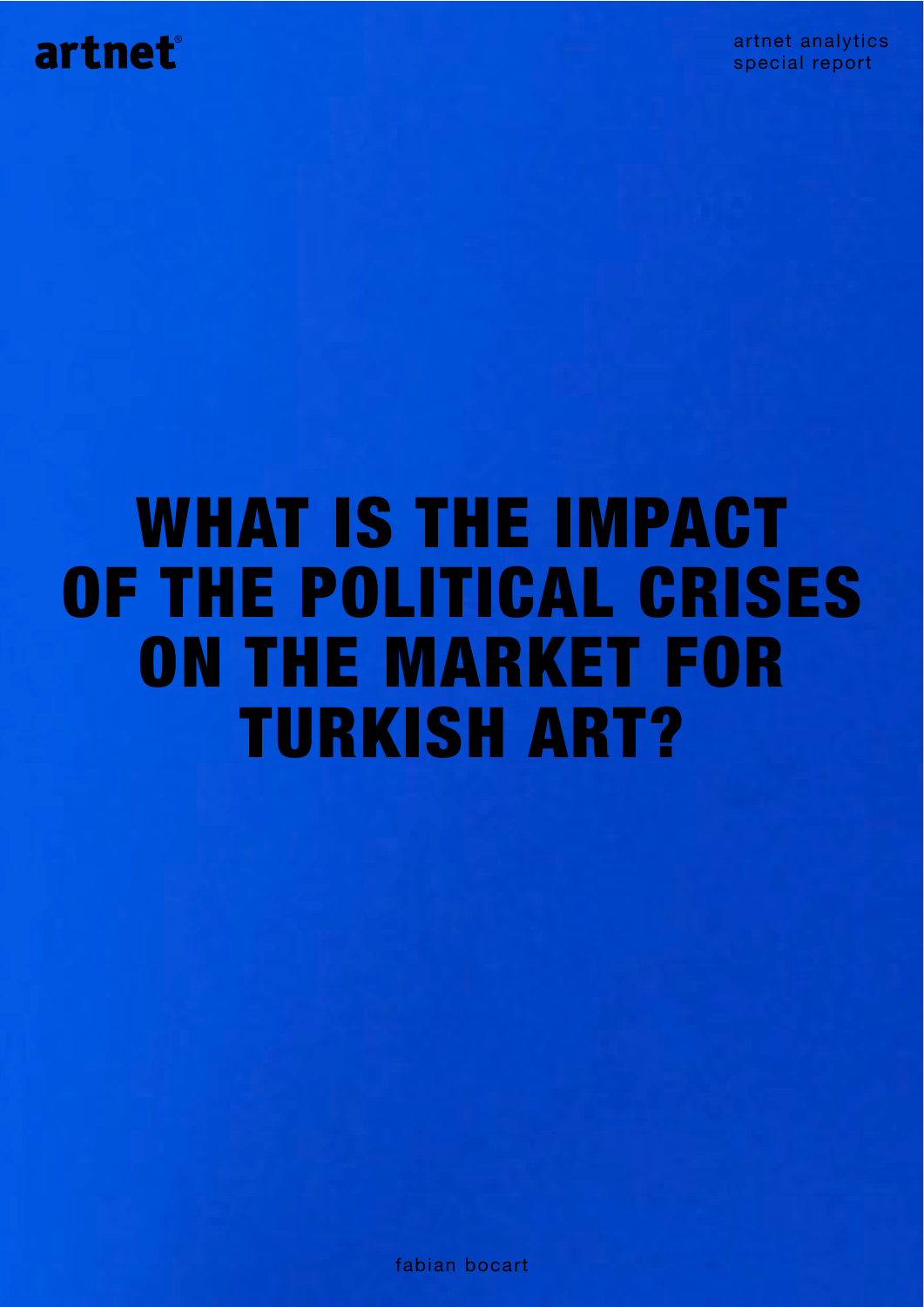Recent developments in Turkey highlight the volatility of its art market. In this report, we investigate how political crises have shaped the price of Turkish art, and what price developments we can expect in the future. Using the artnet Price Database and Analytics Reports' monthly price indices for Turkish art, we can observe a strong relationship between political instability and drops in Turkish art prices internationally. The influences on global prices for Turkish art include recent country-wide economic developments, local and regional political stability, confidence in Turkey's economic engine, and the overall conditions of the global art market. While shifting dynamics make Turkish artists' prices unpredictable, the recent history of prices for Turkish art can be broken down in four main periods, each corresponding to political developments in Turkey.

# INTRODUCTION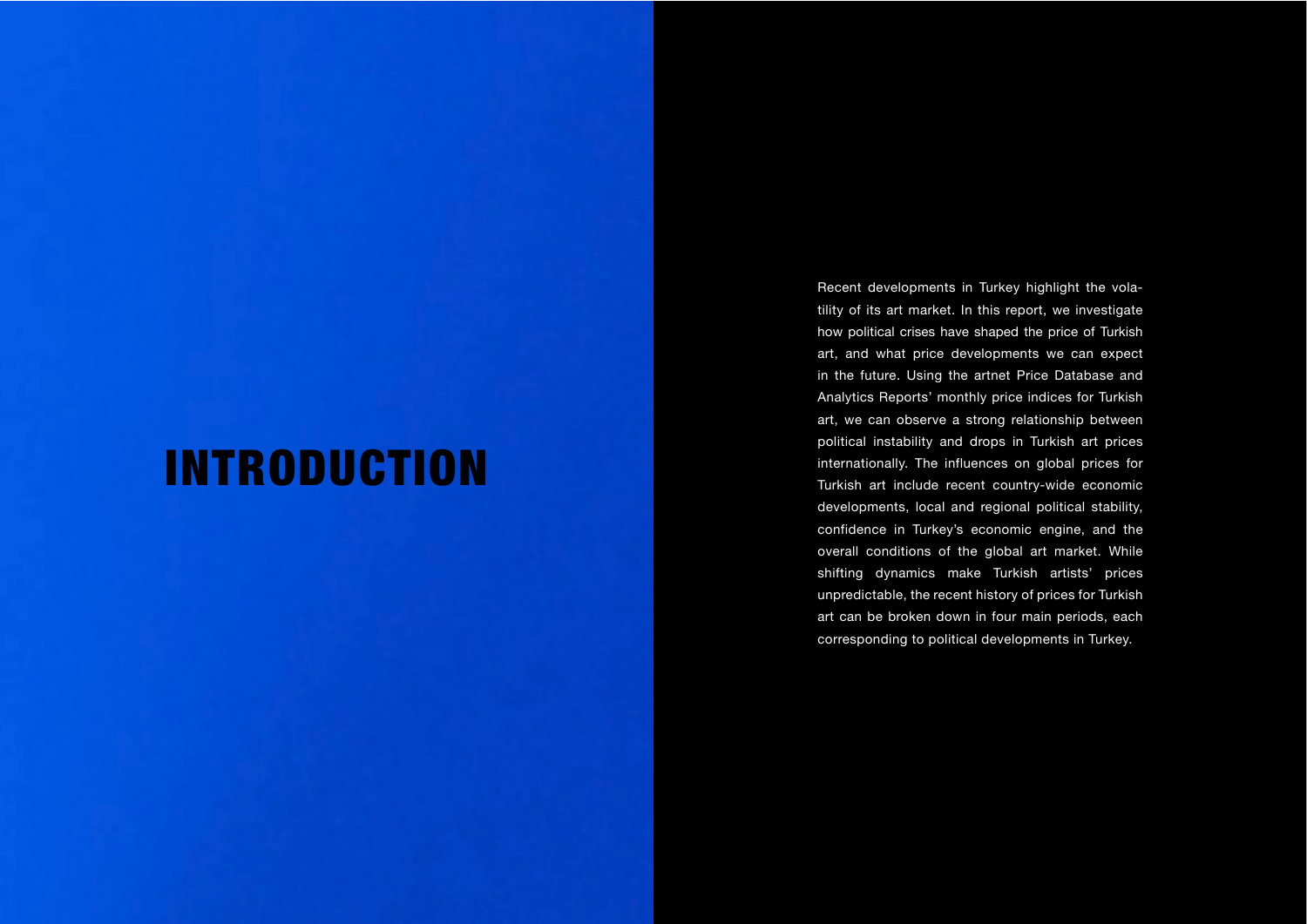## ISLAMIC CONSERVATIVISM, ECONOMIC & POLITICAL UNCERTAINTY

Prior to 1997, art prices in Turkey had remained remarkably flat. Political conditions were challenging, and the overall financial situation of Turkey was not conducive to the development of the arts. As the economy struggled, the Turkish government did not consider art a priority and limited capital inflows and exports hindered the expansion of Turkish art outside the country. Between 1992 and 1996, art prices grew only 25%, while in comparison during that same period stock prices almost tripled. Art prices were not reacting to political change, mainly because the art market was niche and independent, uncorrelated to the Turkish economy.

Prior to 1997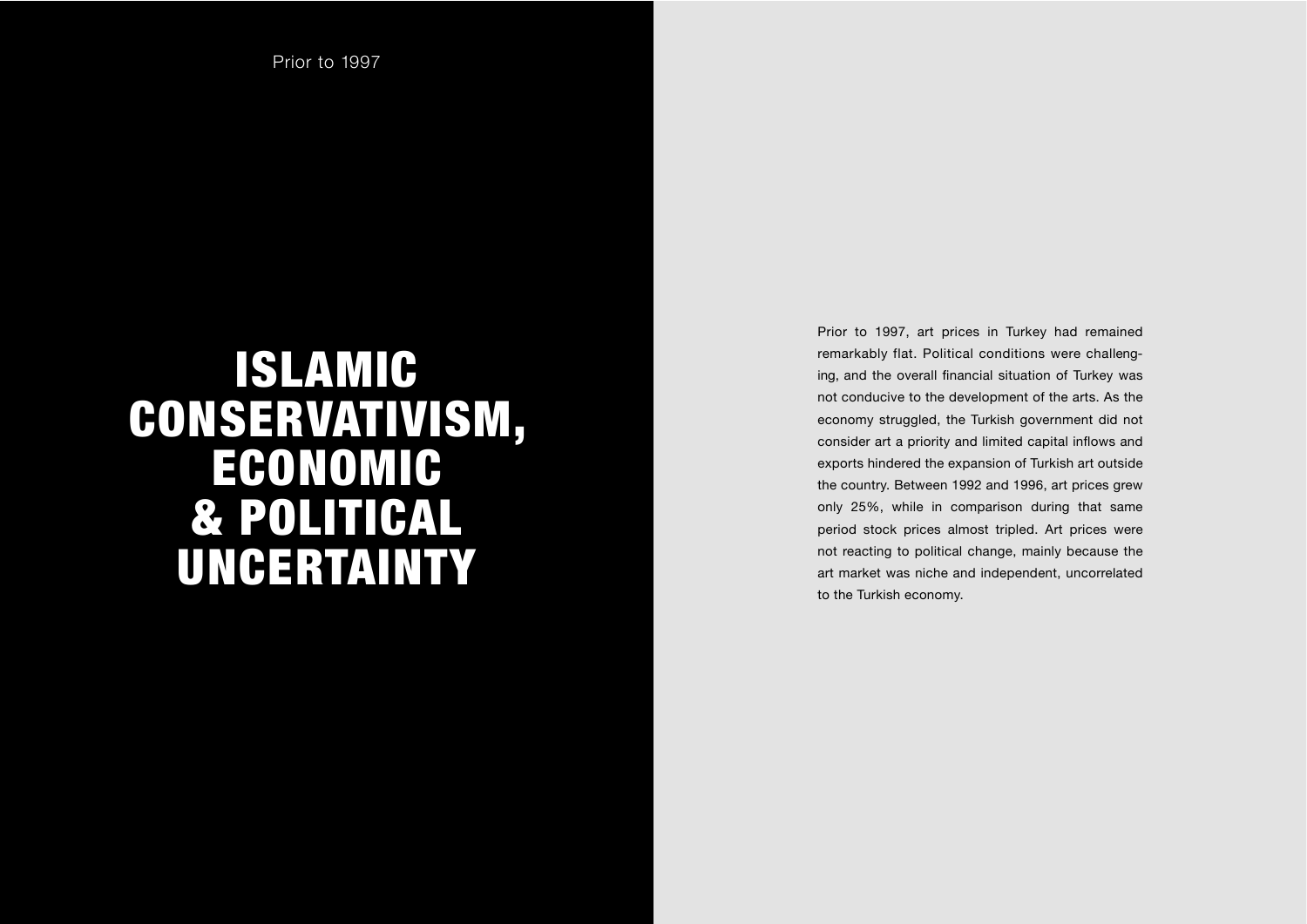

#### TURKISH ART MONTHLY PRICE INDEX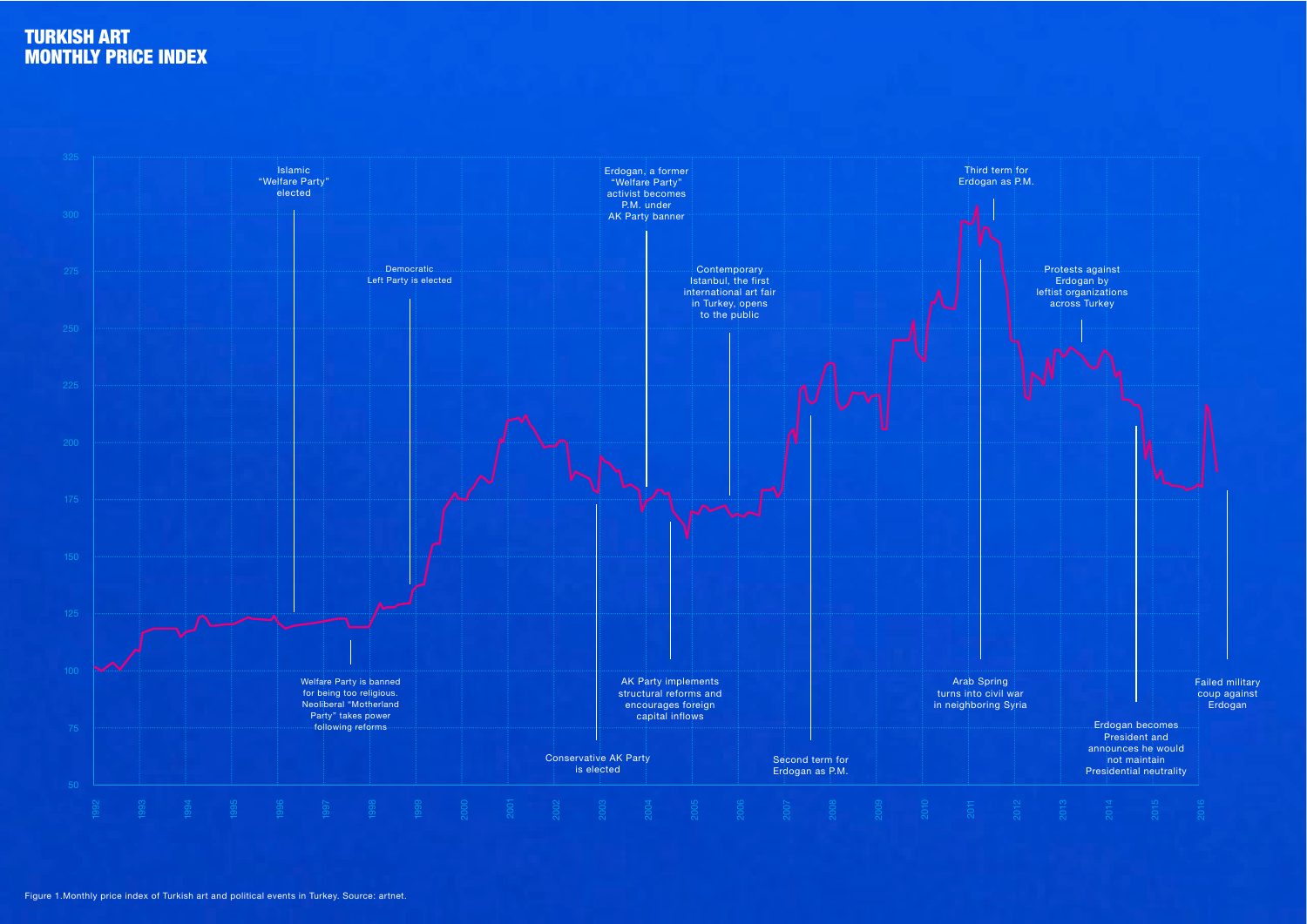Following the ban of the Islamic Party from power in 1997, reforms were implemented by the neoliberal Motherland Party and the Democratic Left Party. Art prices benefited substantially from these new reforms, as well as the renewal in economic activity and freedom of speech in Turkey. The 1997 reform guaranteed that religious inference would be kept at bay, and was intended as a way to promote both freedom of speech and secularism. The contemporary art landscape began developing during this period as new institutions appeared, mainly galleries, that promoted contemporary art and a scene adapted to the Turkish public, mostly in a very Europeanized Istanbul. Prices for Turkish art grew 75% during the 1997 to 2002 period.

### REFORMED **CONSTITUTION** & FREEDOM OF SPEECH

1997 to 2002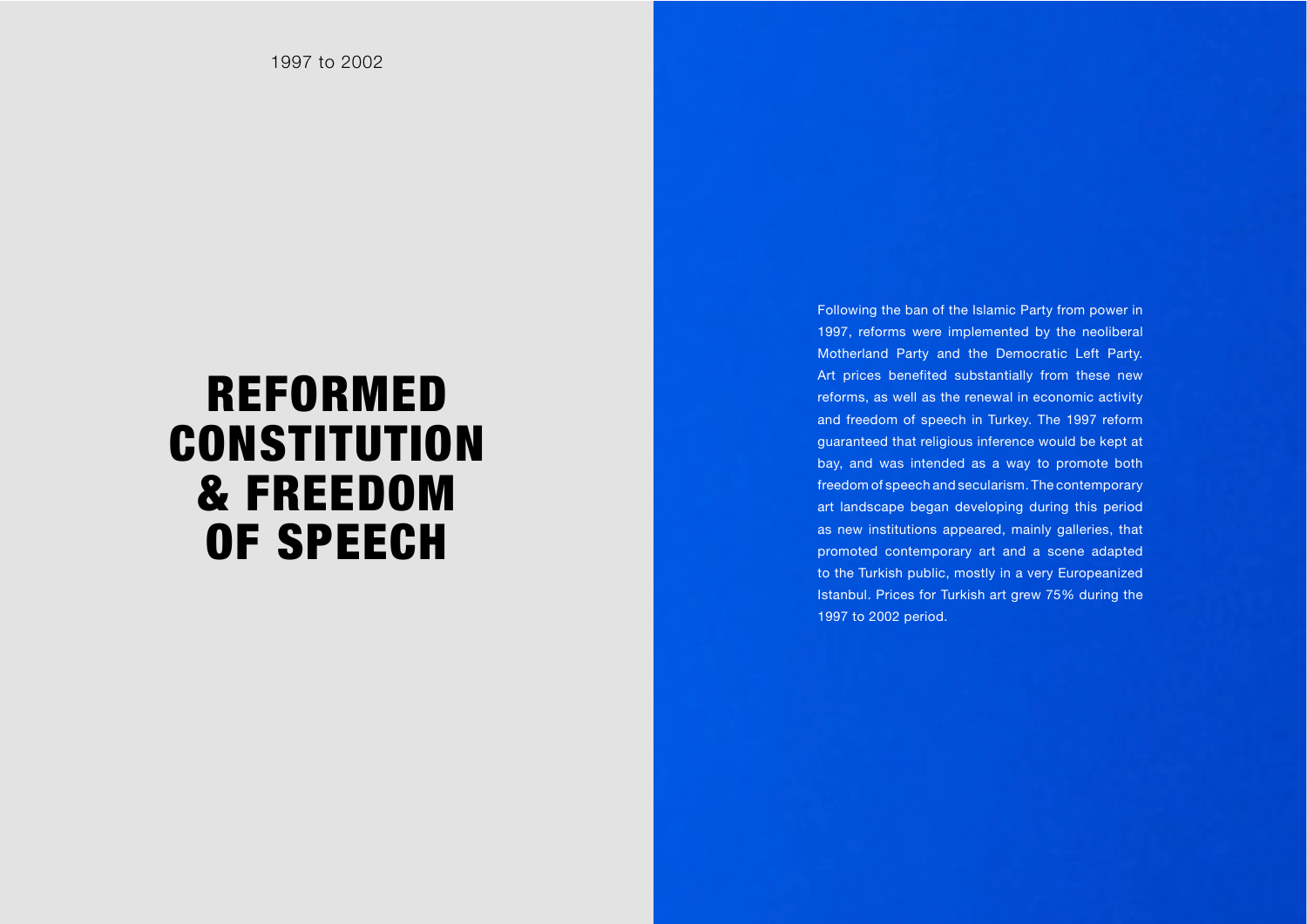#### Sukran Moral

(Turkish, born 1962) *Hamam, 1997* chromogenic print in artist's frame 90.5 x 100 cm. (35.6 x 39.4 in.)

Sale of Sotheby's London: Thursday, April 15, 2010 Contemporary Art/Turkish

15,475 USD



Figure 2. In 1997, constitutional reforms in Turkey banned the Islamic Party and encouraged freedom of speech, promoting new expressions in the arts.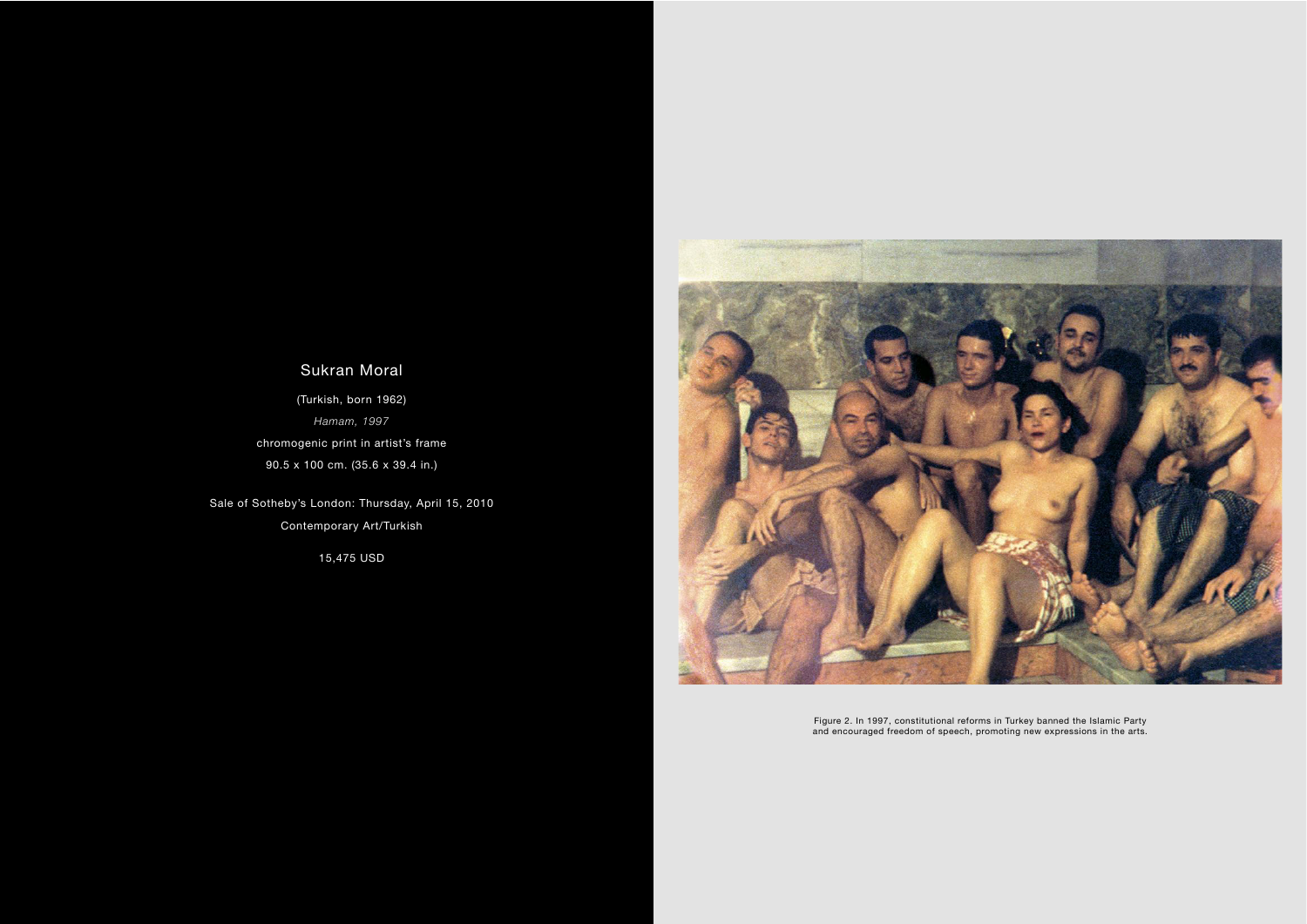The AK Party was established by former members of the banned Islamic party, including Recep Tayyip Erdogan. This new party promoted structural reforms and economic progress, openness to foreign investments, and a series of infrastructural improvements. For 10 years, these economic reforms led to fast economic growth, and the art market directly benefited from these new policies as a new generation of enriched entrepreneurs began to consume art. In 2005, Contemporary Istanbul became the first international art fair in Turkey, enjoying free flows of capital. Turkish art prices maintained their ascension and Modern Turkish artists such as Zeid Fahrelnissa, Orhon Mübin, or Çalli Ibrhaim began commanding five-figure prices at international auctions.

### ECONOMIC REFORMS & STRUCTURAL CHANGES

2002 – 2011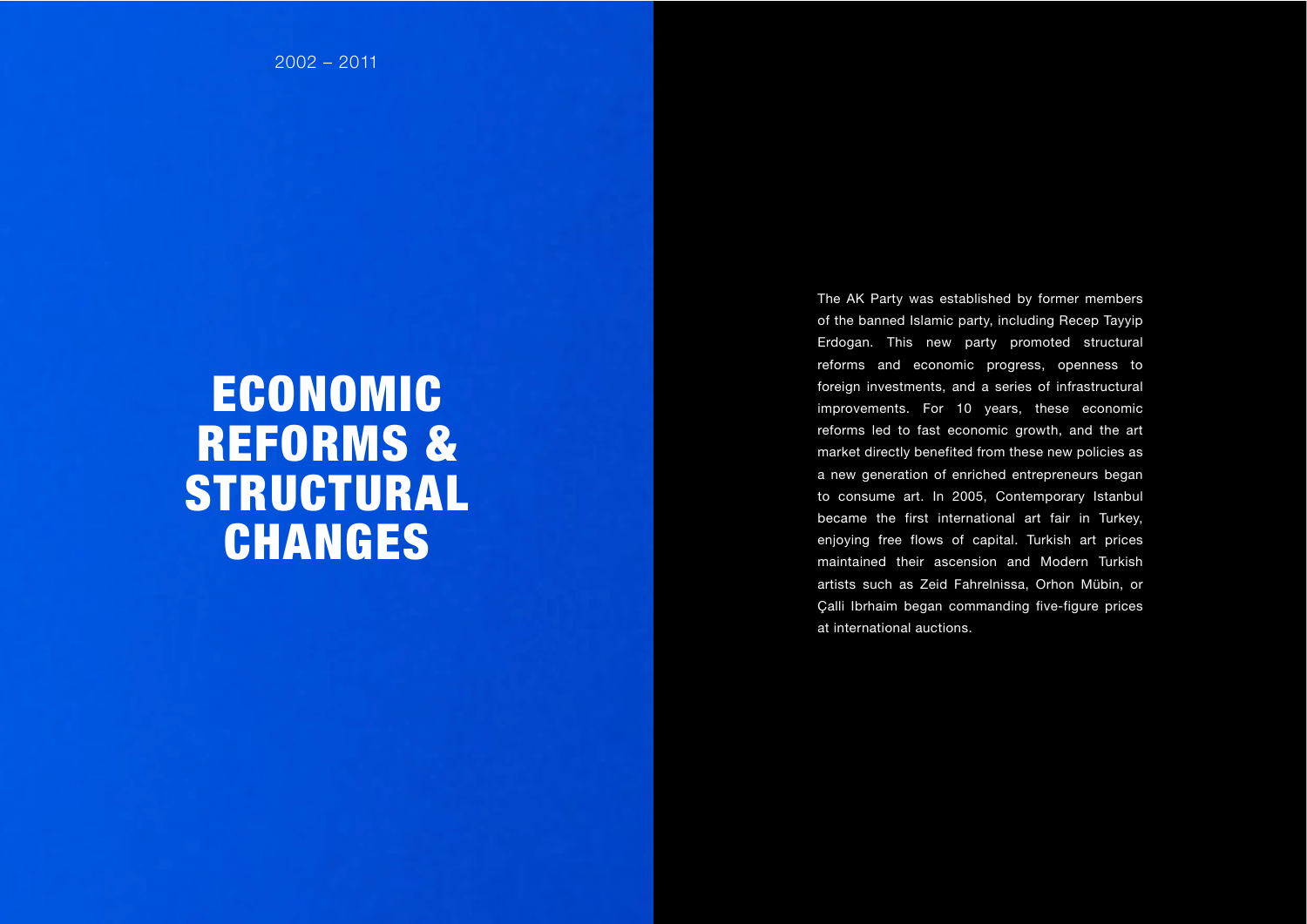#### Fahrelnissa Zeid

(Turkish, 1901–1991) *Composition* oil on canvas

145 x 200 cm. (57.1 x 78.7 in.)

Sale of Beyaz Müzayede: Saturday, November 6, 2010 Modern and Contemporary Art

470,990 USD



Figure 3. The economic reforms by Erdogan's AK Party led to significant economic growth and new records were set at Turkish art auction.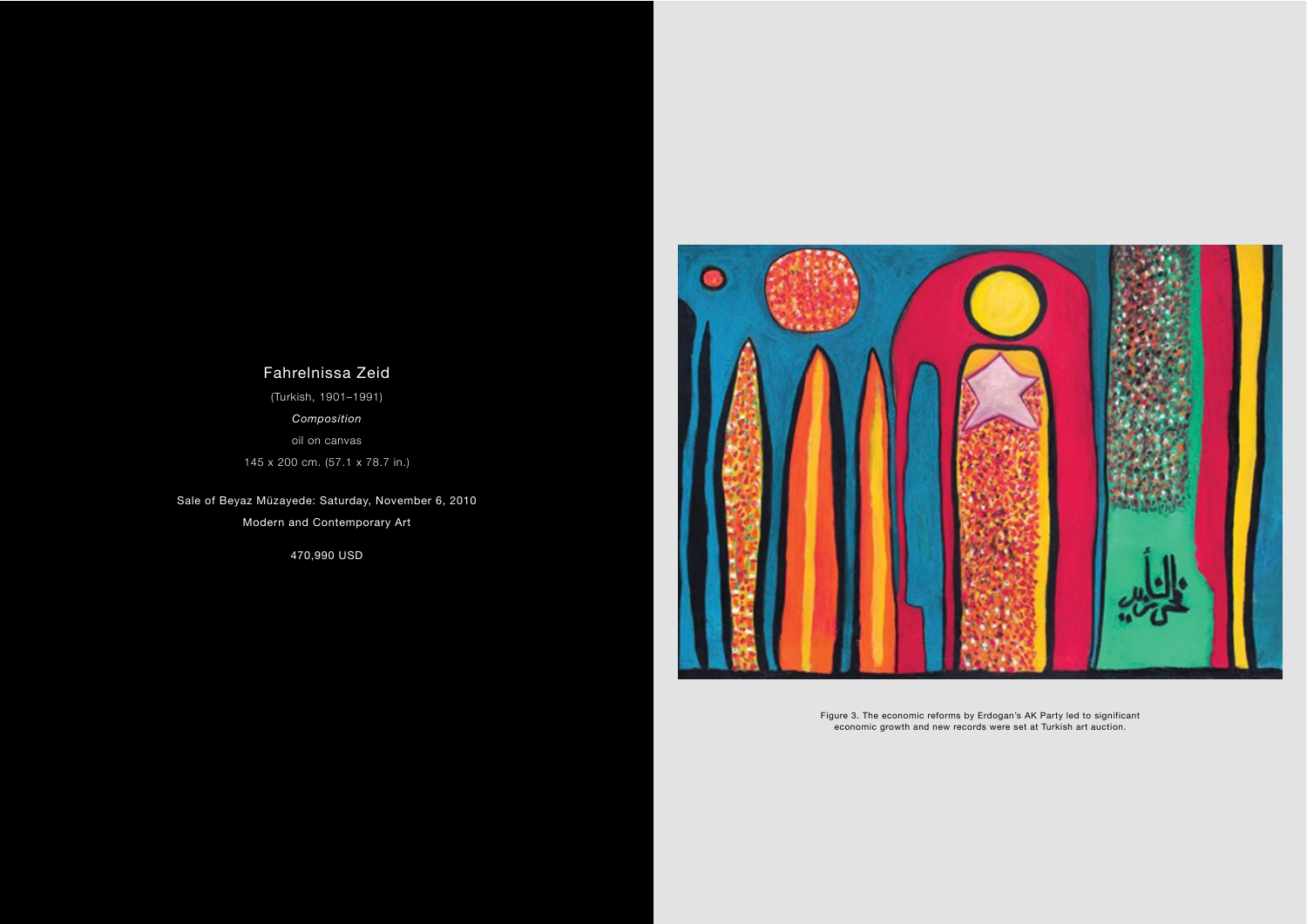Just when the art market peaked in 2011, the Arab Spring halted its progress. Turkey's neighbor, Syria, fell into civil war, and Erdogan won a third term as prime minister following a campaign based on conservatism and the image of a strong man in face of adversity. The regional uncertainty sent negative signals to the art market and the consumption of art slowed down, sending Turkish art prices into a downward spiral. Political dissatisfaction in Istanbul thus triggered protectionist measures by the Turkish government. The rights that were supposedly granted by the 1997 constitutional reforms were perceived as under threat by a large portion of the population, especially the secularists and leftists who organized country-wide protests in 2013. These protests projected a negative image of Turkey abroad, further diminishing the appeal of Turkish art for foreign collectors. In 2014, the situation worsened when Erdogan became president: instead of maintaining the traditional presidential neutrality, he vowed to continue intervening in government affairs. By February 2016, prices of Turkish art had returned to their 2007 levels, and almost 10 years of economic progress and openness were undone.

# ARAB SPRING, PROTESTS & CONSERVATISM

2011 & AFTER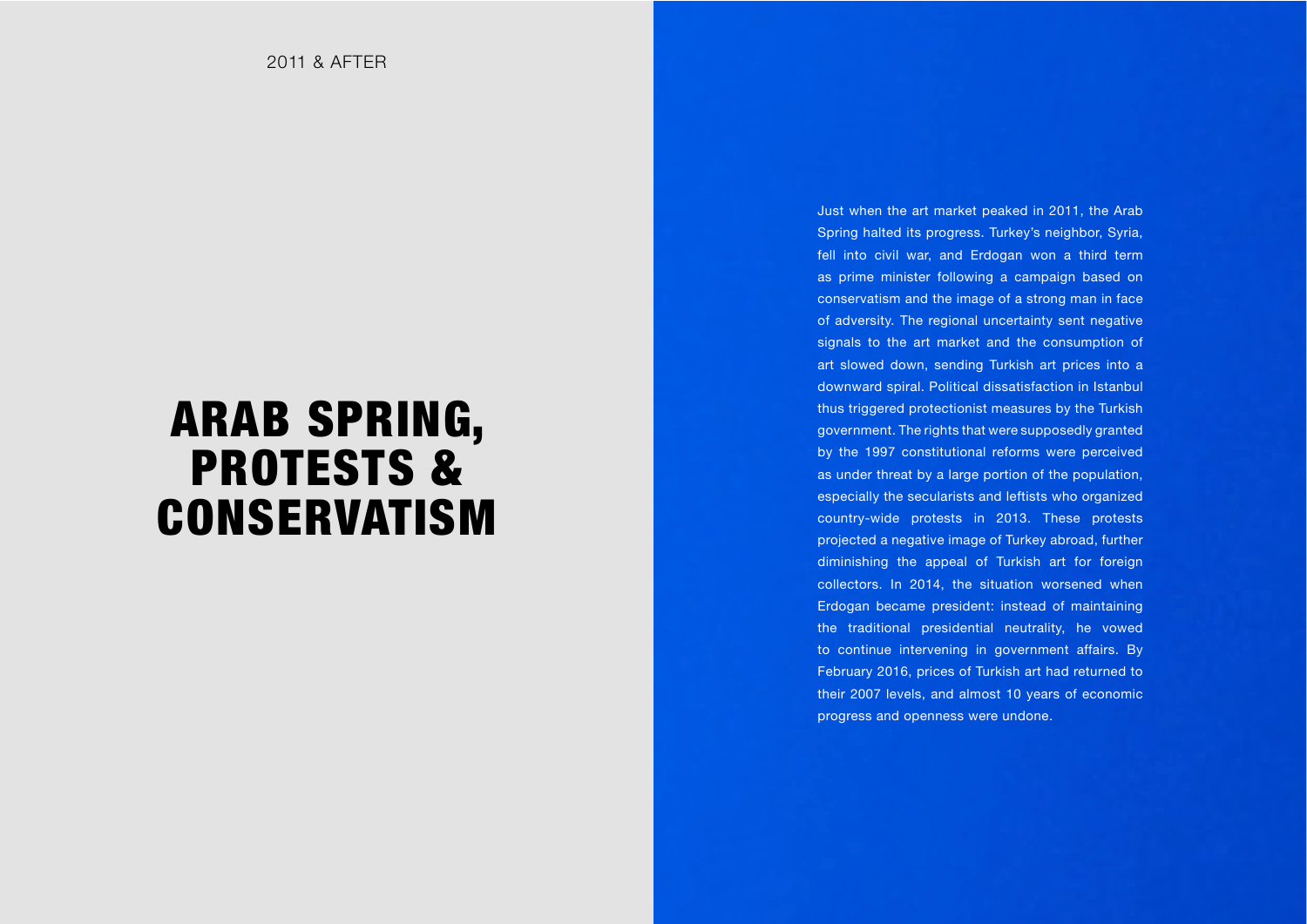The economic engine of Turkey relies on foreign investments and being open to trade. It came under threat of a deteriorating image on the international scene, and the recent failed military intervention further highlights these internal tensions. Efforts made by the central bank to support the Turkish lira and, by extension, the purchasing power of Turkish citizens, may not be effective enough to support luxury consumption such as art. As far as a possible downfall is concerned, the 2011 Arab Spring proved that prices of Turkish art can sustain rapid and massive deflation, with a 20% to 40% drop in just a few months. Unless the government manages to significantly further promote growth as well as both regional and local stability, it is unclear which factors could drive Turkish art prices from its current lows to higher levels.

# THE FUTURE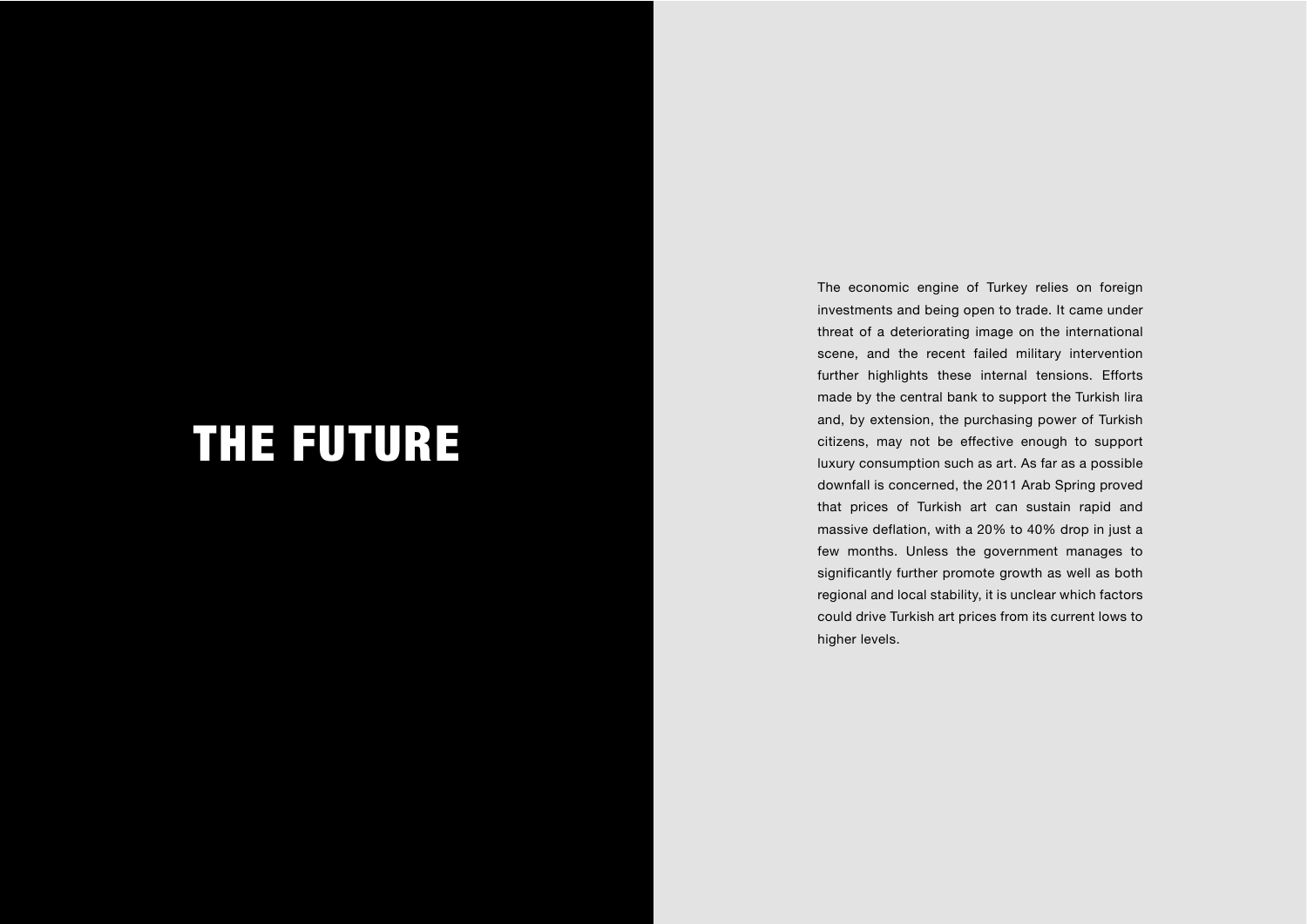### **CONCLUSION**

In 1997, Turkey banned a political party it deemed too religious, thereby guaranteeing freedom of speech and secular freedom to its citizens. This unleashed a renaissance of artistic expression and the blossoming of a vibrant contemporary art market. The AK Party's economic reforms turned Turkey into a global economic player, and between 2002 and 2011 the growing economy provided a fertile ground for capital inflows, the consumption of art, and the inflation of art prices following increased demand by enriched foreign and domestic art collectors. Unfortunately, the Arab Spring of 2011 and subsequent protests in 2013 have raised uncertainty. Prices dropped from their 2011 high and may not recover as long as political uncertainty prevails.